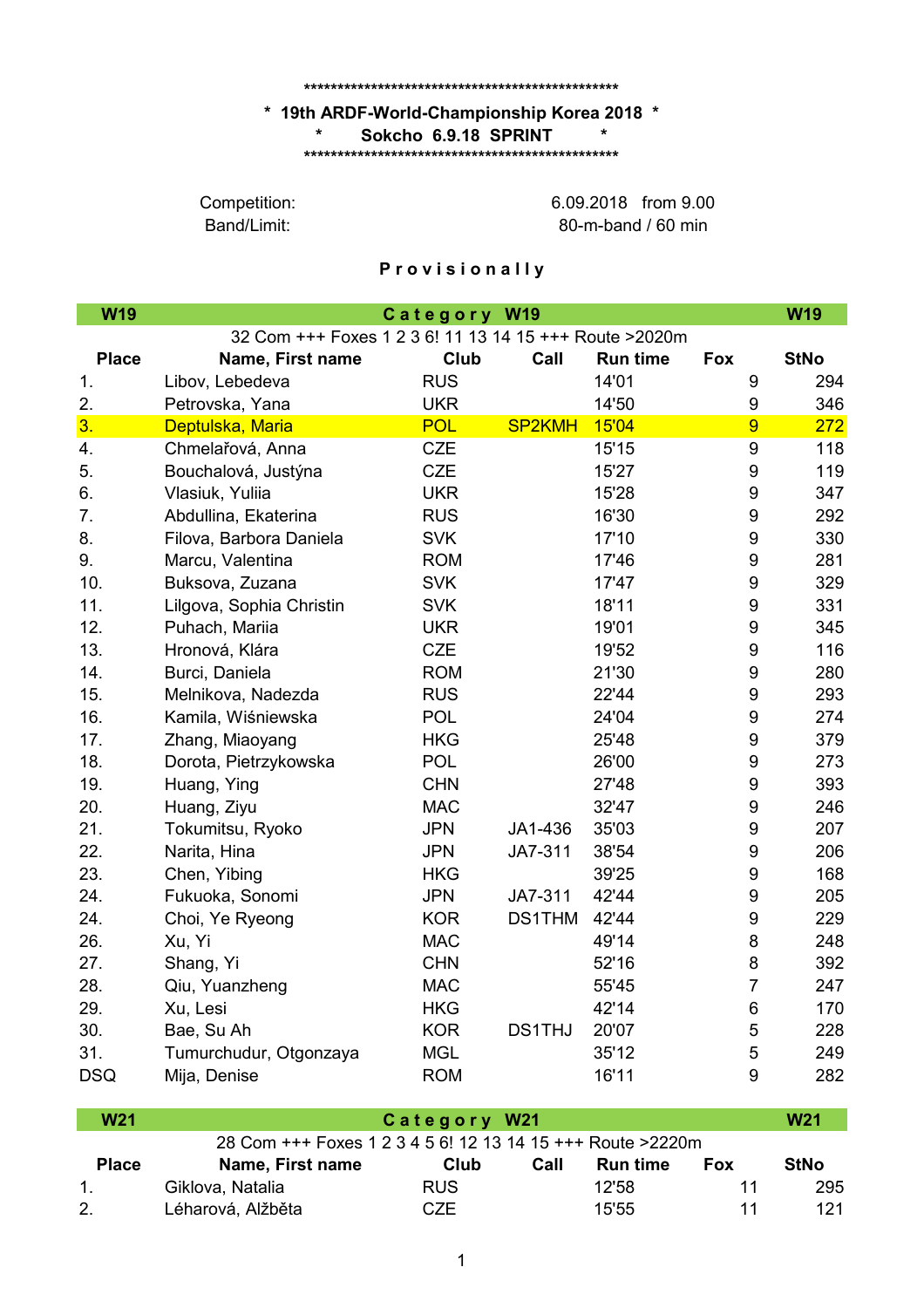| 3.         | Marynchenko, Mariana | UKR        |        | 16'10 | 11 | 349 |
|------------|----------------------|------------|--------|-------|----|-----|
| 4.         | Godunova, Anastasiia | <b>RUS</b> |        | 16'35 | 11 | 298 |
| 5.         | Berse, Kathrin       | GER        |        | 18'39 | 11 | 158 |
| 6.         | Kosutova, Katarina   | <b>SVK</b> |        | 18'44 | 11 | 332 |
| 26.        | Zharylkassyn, Aidana | <b>KAZ</b> |        | 44'50 | 10 | 387 |
| 27.        | Bando, Maya          | <b>JPN</b> | JJ5GVX | 53'43 | 8  | 208 |
| <b>DSQ</b> | Liu, Jiawei          | <b>CHN</b> |        | 40'50 | 11 | 396 |

**W35 W35 C a t e g o r y W35 Place Name, First name Club Call Run time Fox StNo** 1. Kulicka, Agata Anna 1998 POL SQ5AXK 15'37 10 275 2. Platonova, Irina RUS RUS 18'03 10 312 3. Kolomnina, Ekaterina RUS 18'21 10 297 4. Mija, Eliana ROM 21'03 10 284 5. Golubeva, Victoriia RUS 21'07 10 313 6. Skropne, Szuromi Eva HUN 22'02 10 179 6. Manea, Ramona ROM YO7MAE 22'02 10 283 8. Tuksar, Jelena CRO 33'36 10 115 9. Kusakabe, Asami JPN JR2TBR 33'46 10 210 10. Lee, Sun Yi KOR DS1IYZ 34'45 10 231 11. Sun, Haixia CHN 34'52 10 403 12. Höfner, Sylke GER DG4AAN 39'49 10 160 13. Baasanjav, Badmaarag MGL 41'52 10 252 21 Com +++ Foxes 1 2 3 5 6! 11 13 14 15 +++ Route >2200m 14. Yu, Shanxiu CHN 47'14 10 402 15. Daudaravičienė, Vita LTU 24'52 9 241 16. Mezhevaya, Alla USA 31'21 9 376 17. Luvsan, Odmaa MGL 58'11 8 253 18. Lee, Sang Rea KOR DS1THK 23'11 7 232 19. Shagdarjav, Odonchimeg MGL 31'41 3 251 OVT Ye, Haiyan CHN 99'26 6 404 SPW Kang, Yu Mi KOR DS1TJZ DNF 230

| <b>W50</b>                                          |                    | Category W50 |                    |                 |            | <b>W50</b>  |  |
|-----------------------------------------------------|--------------------|--------------|--------------------|-----------------|------------|-------------|--|
| 10 Com +++ Foxes 1 2 5 6! 12 13 14 +++ Route >1980m |                    |              |                    |                 |            |             |  |
| <b>Place</b>                                        | Name, First name   | Club         | Call               | <b>Run time</b> | <b>Fox</b> | <b>StNo</b> |  |
| 1.                                                  | Deng, Keli         | <b>CHN</b>   |                    | 21'54           | 8          | 408         |  |
| 2.                                                  | Alla, Andriunina   | <b>RUS</b>   | R <sub>2</sub> SAB | 22'12           | 8          | 417         |  |
| 3.                                                  | Skřivanová, Dagmar | <b>CZE</b>   |                    | 24'07           | 8          | 125         |  |
| 4.                                                  | lakovleva, Elena   | <b>RUS</b>   |                    | 27'12           | 8          | 314         |  |
| 5.                                                  | Šrůtová, Marcela   | <b>CZE</b>   |                    | 27'58           | 8          | 124         |  |
| 6.                                                  | Drews, Brigitte    | <b>GER</b>   | DL7AFJ             | 30'48           | 8          | 161         |  |
| 7.                                                  | Roethe, Brigitte   | <b>GER</b>   |                    | 33'31           | 8          | 162         |  |
| 8.                                                  | Radics, Anna Maria | <b>HUN</b>   |                    | 37'12           | 8          | 180         |  |
| 9.                                                  | Miwa, Naomi        | <b>JPN</b>   | JA2-347            | 47'04           | 7          | 211         |  |
| 10.                                                 | Kim, Bong Ki       | <b>KOR</b>   | DS1HBM             | 52'31           |            | 233         |  |

| W60          |                                                   | Category W60 |      |                 |            |             |  |
|--------------|---------------------------------------------------|--------------|------|-----------------|------------|-------------|--|
|              | 12 Com +++ Foxes 1 3 6! 12 13 14 +++ Route >1930m |              |      |                 |            |             |  |
| <b>Place</b> | Name, First name                                  | Club         | Call | <b>Run time</b> | <b>Fox</b> | <b>StNo</b> |  |
| 1.           | Voráčková, Eliška                                 | CZE          |      | 17'33           |            | 126.        |  |
| 2.           | Látalová, Alexandra                               | CZE          |      | 22'12           |            | 127         |  |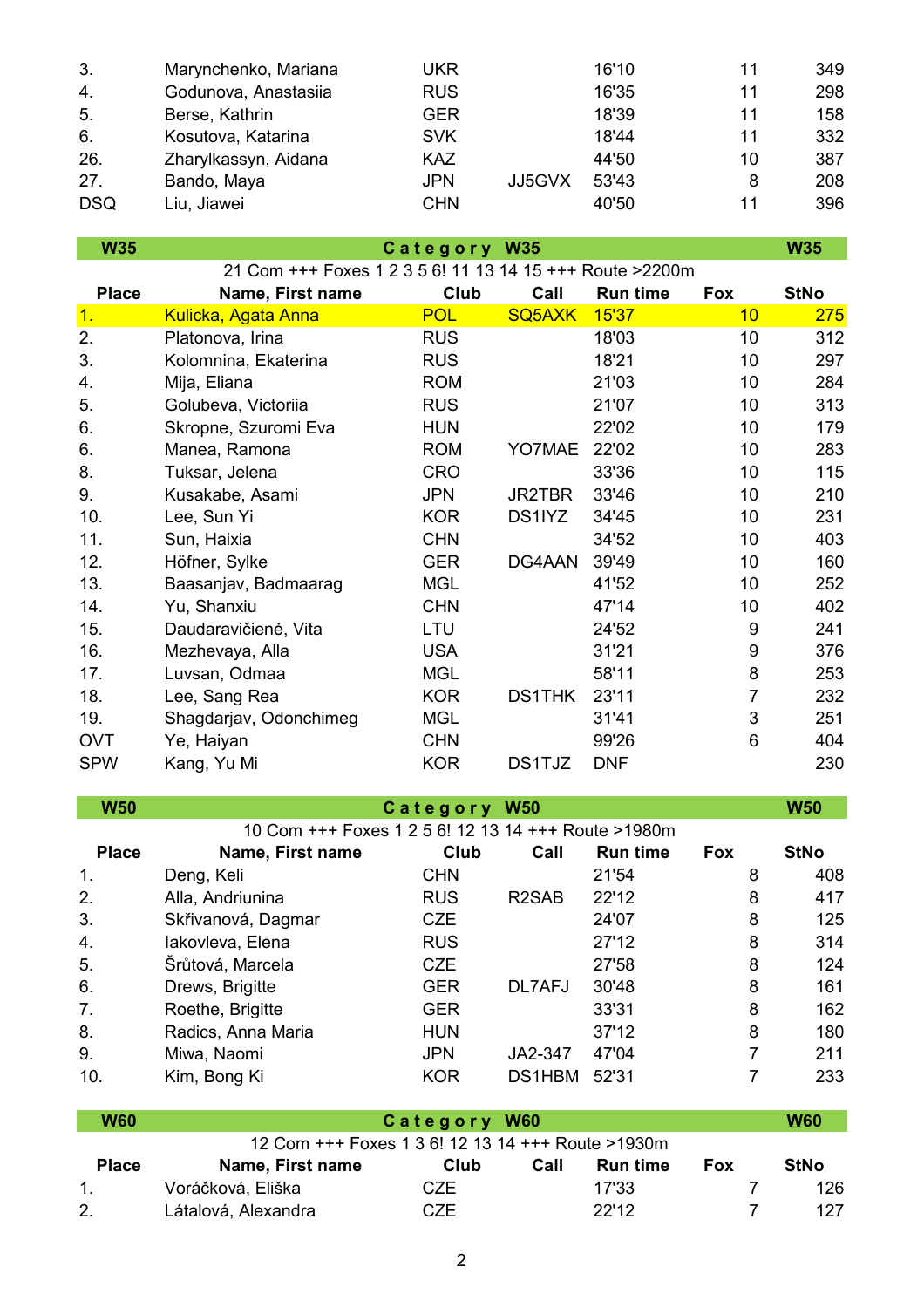| 3.  | Hornyai, Piroska Laszlon | <b>HUN</b> |                      | 32'11 |   | 181 |
|-----|--------------------------|------------|----------------------|-------|---|-----|
| 4.  | Gulieva, Galina          | <b>RUS</b> | UA3AIH               | 35'56 |   | 316 |
| 5.  | Garpestad, Karin         | <b>NOR</b> | LA8UW                | 41'31 |   | 263 |
| 6.  | Bromer, Ruth             | <b>USA</b> | WB4QZG 51'50         |       |   | 377 |
| 7.  | Templeton, Jenelle       | <b>AUS</b> | <b>VK3FJTE 52'45</b> |       | 7 | 106 |
| 8.  | Andersen, Hege           | <b>NOR</b> |                      | 56'34 |   | 262 |
| 9.  | Lee, Sang Ran            | <b>KOR</b> | <b>DS1RUP</b>        | 34'00 | 6 | 235 |
| 10. | Kai, Kazue               | <b>JPN</b> | JK6XEY               | 48'07 | 6 | 212 |
| 11. | Bang, Shi Lee            | <b>KOR</b> | HL4GWK               | 20'58 | 5 | 234 |
| 12. | Yamagami, Yoshiko        | <b>JPN</b> | JQ1LCW               | 56'40 | 4 | 213 |

**C a t e g o r y M19**

| M <sub>19</sub> | Category<br>M <sub>19</sub>                             |            |         |                 |                  |             |  |
|-----------------|---------------------------------------------------------|------------|---------|-----------------|------------------|-------------|--|
|                 | 30 Com +++ Foxes 1 2 3 6! 12 13 14 15 +++ Route > 2010m |            |         |                 |                  |             |  |
| <b>Place</b>    | Name, First name                                        | Club       | Call    | <b>Run time</b> | <b>Fox</b>       | <b>StNo</b> |  |
| 1.              | Šrom, Dominik                                           | <b>CZE</b> |         | 11'15           | 9                | 130         |  |
| 2.              | Denysenko, Dmytro                                       | <b>UKR</b> |         | 12'43           | 9                | 353         |  |
| 3.              | Jurcik, Tomas                                           | <b>SVK</b> |         | 12'49           | $\boldsymbol{9}$ | 323         |  |
| 4.              | Racko, Lukas                                            | <b>SVK</b> |         | 12'54           | 9                | 325         |  |
| 5.              | Karpovych, Fedir                                        | <b>UKR</b> |         | 14'02           | $\boldsymbol{9}$ | 351         |  |
| 6.              | Kovalev, Timofei                                        | <b>RUS</b> |         | 14'06           | $\boldsymbol{9}$ | 289         |  |
| 7.              | Tsenkov, Tsenko                                         | <b>BUL</b> |         | 15'12           | 9                | 107         |  |
| 8.              | Ishchenko, Dmytro                                       | <b>UKR</b> |         | 16'01           | 9                | 352         |  |
| 9.              | Kinc, Martin                                            | <b>CZE</b> |         | 16'58           | 9                | 128         |  |
| 10.             | Liu, Yakun                                              | <b>CHN</b> |         | 17'48           | $\boldsymbol{9}$ | 390         |  |
| 11.             | Kotov, Vyacheslav                                       | <b>RUS</b> |         | 18'25           | 9                | 291         |  |
| 12.             | Olsen, Simen                                            | <b>NOR</b> |         | 18'39           | $\boldsymbol{9}$ | 257         |  |
| 13.             | David, Tomáš                                            | <b>CZE</b> |         | 19'11           | $\boldsymbol{9}$ | 129         |  |
| 14.             | Ambo, Hiro                                              | <b>JPN</b> | JA7-311 | 20'51           | 9                | 187         |  |
| 15.             | Guan, Weiyan                                            | <b>MAC</b> |         | 21'37           | $\boldsymbol{9}$ | 242         |  |
| 16.             | Chivulescu, Matei                                       | <b>ROM</b> |         | 21'43           | 9                | 276         |  |
| 17.             | Haring, Tomislav                                        | <b>SLO</b> | S55TH   | 21'49           | $\boldsymbol{9}$ | 317         |  |
| 18.             | Zöller, Simon                                           | <b>GER</b> |         | 22'16           | $\boldsymbol{9}$ | 146         |  |
| 19.             | Taniguchi, Mizuki                                       | <b>JPN</b> | JJ1CBS  | 22'28           | $\boldsymbol{9}$ | 189         |  |
| 20.             | Seiitkul, Dinmukhammed                                  | <b>KAZ</b> |         | 23'00           | $\boldsymbol{9}$ | 386         |  |
| 21.             | Nosal, Michal                                           | <b>SVK</b> |         | 23'19           | 9                | 324         |  |
| 22.             | Ivanov, Nikita                                          | <b>RUS</b> |         | 23'46           | $\boldsymbol{9}$ | 288         |  |
| 23.             | Mija, Tiberiu                                           | <b>ROM</b> |         | 24'15           | 9                | 278         |  |
| 24.             | Semenov, Andrey                                         | <b>KAZ</b> |         | 25'08           | 9                | 385         |  |
| 25.             | Yao, Yifeng                                             | <b>MAC</b> |         | 27'11           | 9                | 244         |  |
| 26.             | Hao, Peihong                                            | <b>CHN</b> |         | 27'32           | $\boldsymbol{9}$ | 391         |  |
| 27.             | Luo, Zhuoyao                                            | <b>MAC</b> |         | 28'48           | 9                | 243         |  |
| 28.             | Sandu, Teodor                                           | <b>ROM</b> |         | 30'13           | 8                | 277         |  |
| 29.             | Nemoto, Hibiki                                          | <b>JPN</b> | JI1MDV  | 56'35           | 5                | 188         |  |
| <b>OVT</b>      | Wang, Yuhui                                             | <b>CHN</b> |         | 68'39           | $\overline{7}$   | 389         |  |

## **M21 M21 C a t e g o r y M21**

| 37 Com +++ Foxes 1 2 3 4 5 6! 11 12 13 14 15 +++ Route > 2350 m |                    |            |        |                 |            |      |  |  |
|-----------------------------------------------------------------|--------------------|------------|--------|-----------------|------------|------|--|--|
| <b>Place</b>                                                    | Name, First name   | Club       | Call   | <b>Run time</b> | <b>Fox</b> | StNo |  |  |
| $\mathbf{1}$ .                                                  | Ivanko, Oleksii    | UKR.       |        | 12'15           | 12         | 354  |  |  |
| 2.                                                              | Šimáček, Ondřej    | CZE        |        | 12'28           | 12         | 133  |  |  |
| 3.                                                              | Rodionov, Bogdan   | <b>RUS</b> |        | 13'09           | 12         | 285  |  |  |
| 4.                                                              | Hergert, Alexander | <b>GER</b> | DE1ADH | 15'15           | 12         | 148  |  |  |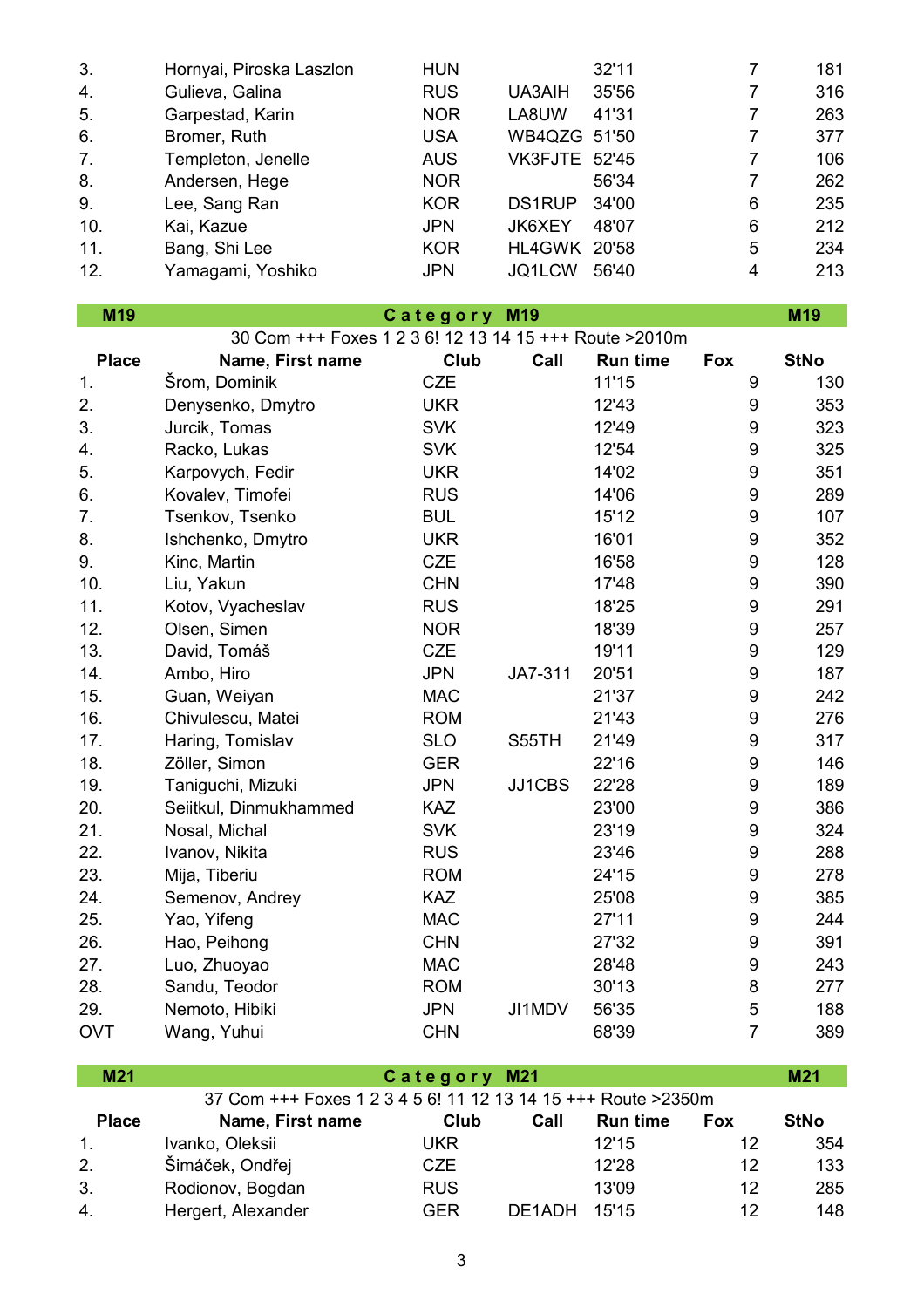| 5.           | Oma, Jakub                                                   | <b>CZE</b> |                                 | 15'21           | 12  | 131         |
|--------------|--------------------------------------------------------------|------------|---------------------------------|-----------------|-----|-------------|
| 6.           | Viskup, Peter                                                | <b>SVK</b> |                                 | 15'43           | 12  | 328         |
| 7.           | Hikl, Tomáš                                                  | <b>CZE</b> |                                 | 15'55           | 12  | 132         |
| 8.           | Kosut, Martin                                                | <b>SVK</b> |                                 | 15'59           | 12  | 327         |
| 9.           | Niedźwiecki, Patryk                                          | <b>POL</b> |                                 | 16'11           | 12  | 266         |
| 10.          | Raykov, Alexandr                                             | <b>RUS</b> |                                 | 17'16           | 12  | 287         |
| 11.          | Marchuk, Oleksandr                                           | <b>UKR</b> |                                 | 17'28           | 12  | 356         |
| 12.          | Körner, Ralph                                                | <b>GER</b> |                                 | 17'44           | 12  | 149         |
| 13.          | Grosman, Jan                                                 | <b>POL</b> |                                 | 19'24           | 12  | 265         |
| 14.          | Deptulski, Mateusz                                           | <b>POL</b> | <b>SP2KMH</b>                   | 20'29           | 12  | 264         |
| 15.          | Godunov, Eduard                                              | <b>RUS</b> |                                 | 21'13           | 12  | 299         |
| 16.          | Cuninka, Jan                                                 | <b>SVK</b> |                                 | 23'41           | 12  | 326         |
| 17.          | Toivola, Janne                                               | <b>FIN</b> | OH <sub>2</sub> G <sub>XN</sub> | 24'23           | 12  | 143         |
| 18.          | Ruzgis, Kęstutis                                             | LTU        |                                 | 24'41           | 12  | 236         |
| 19.          | Gaberc, Niko                                                 | <b>SLO</b> | S56SON                          | 24'47           | 12  | 318         |
| 20.          | Gutmann, Michael                                             | <b>GER</b> |                                 | 25'41           | 12  | 147         |
| 21.          | Ruuska, Kristian                                             | <b>AUS</b> | <b>VK3FDAC 25'58</b>            |                 | 12  | 101         |
| 22.          | Belikov, Olekcandr                                           | <b>UKR</b> |                                 | 26'05           | 12  | 358         |
| 23.          | Mijiddorj, Munkhbaatar                                       | <b>MGL</b> |                                 | 27'49           | 12  | 415         |
| 24.          | Natsag, Munkh-Erdene                                         | <b>MGL</b> |                                 | 30'59           | 12  | 414         |
| 25.          | Ogura, Shuichi                                               | <b>JPN</b> | JH4EIY                          | 31'17           | 12  | 192         |
| 26.          | Zhou, Yi                                                     | <b>CHN</b> |                                 | 33'46           | 12  | 395         |
| 27.          | Štrman, Mitja                                                | <b>SLO</b> | S56PPO                          | 34'03           | 12  | 319         |
| 28.          | Yang, Guang                                                  | <b>CHN</b> |                                 | 38'03           | 12  | 394         |
| 29.          | Meldebek, Aidos                                              | <b>KAZ</b> |                                 | 47'53           | 12  | 384         |
| 30.          | Miyoshi, Nobuyuki                                            | <b>JPN</b> | JH5LYW                          | 48'13           | 12  | 191         |
| 31.          | Nasybulin, Eduard                                            | <b>USA</b> |                                 | 56'44           | 12  | 367         |
| 32.          | Li, Xidong                                                   | <b>HKG</b> |                                 | 56'52           | 12  | 167         |
| 33.          | Bando, Hideyasu                                              | <b>JPN</b> | JR5PVC                          | 37'09           | 10  | 190         |
| 34.          | Korkimbay, Sherkhan                                          | <b>KAZ</b> |                                 | 47'39           | 10  | 383         |
| 35.          | Saintur, Byamba-Erdene                                       | <b>MGL</b> |                                 | 56'36           | 9   | 254         |
| 36.          | Chen, Junyan                                                 | <b>HKG</b> |                                 | 47'34           | 5   | 165         |
| <b>DSQ</b>   | Dai, Mingxuan                                                | <b>HKG</b> |                                 | 27'10           | 5   | 166         |
|              |                                                              |            |                                 |                 |     |             |
| M40          | 31 Com +++ Foxes 1 2 3 5 6! 11 12 13 14 15 +++ Route > 2330m | Category   | <b>M40</b>                      |                 |     | <b>M40</b>  |
| <b>Place</b> | Name, First name                                             | Club       | Call                            | <b>Run time</b> | Fox | <b>StNo</b> |
| 1.           | Kasymov, Vladislav                                           | <b>RUS</b> |                                 | 14'30           | 11  | 300         |
| 2.           | Shtanko, Sergii                                              | <b>UKR</b> |                                 | 15'15           | 11  | 355         |
| 3.           | Šindelka, Antonín                                            | <b>CZE</b> |                                 | 16'03           | 11  | 135         |
| 4.           | Mucsi, Mihaly                                                | <b>HUN</b> |                                 | 16'48           | 11  | 174         |
| 5.           | Qian, Guangwu                                                | <b>CHN</b> |                                 | 17'41           | 11  | 401         |
| 6.           | Gniedov, Volodymyr                                           | <b>UKR</b> |                                 | 18'49           | 11  | 357         |
| 7.           | Goncharov, Alekseii                                          | <b>RUS</b> |                                 | 20'37           | 11  | 307         |
| 8.           | Cherniavsky, Sergey                                          | <b>GER</b> |                                 | 21'11           | 11  | 150         |
| 9.           | Korolev, Dmitrii                                             | <b>RUS</b> |                                 | 22'47           | 11  | 301         |
| 10.          | Davydenko, lurii                                             | <b>UKR</b> |                                 | 23'01           | 11  | 360         |
| 11.          | Skrop, Robert                                                | <b>HUN</b> |                                 | 24'11           | 11  | 175         |
| 12.          | Öberg, Magnus                                                | <b>SWE</b> | SA5MOG                          | 24'39           | 11  | 335         |
| 13.          | Pastor, Kai                                                  | <b>GER</b> | DG0YT                           | 25'09           | 11  | 151         |
| 14.          | Burkhead, Joseph                                             | <b>USA</b> |                                 | 25'35           | 11  | 368         |
| 15.          | Yuan, Qimu                                                   | <b>CHN</b> |                                 | 25'40           | 11  | 399         |
|              |                                                              |            |                                 |                 |     |             |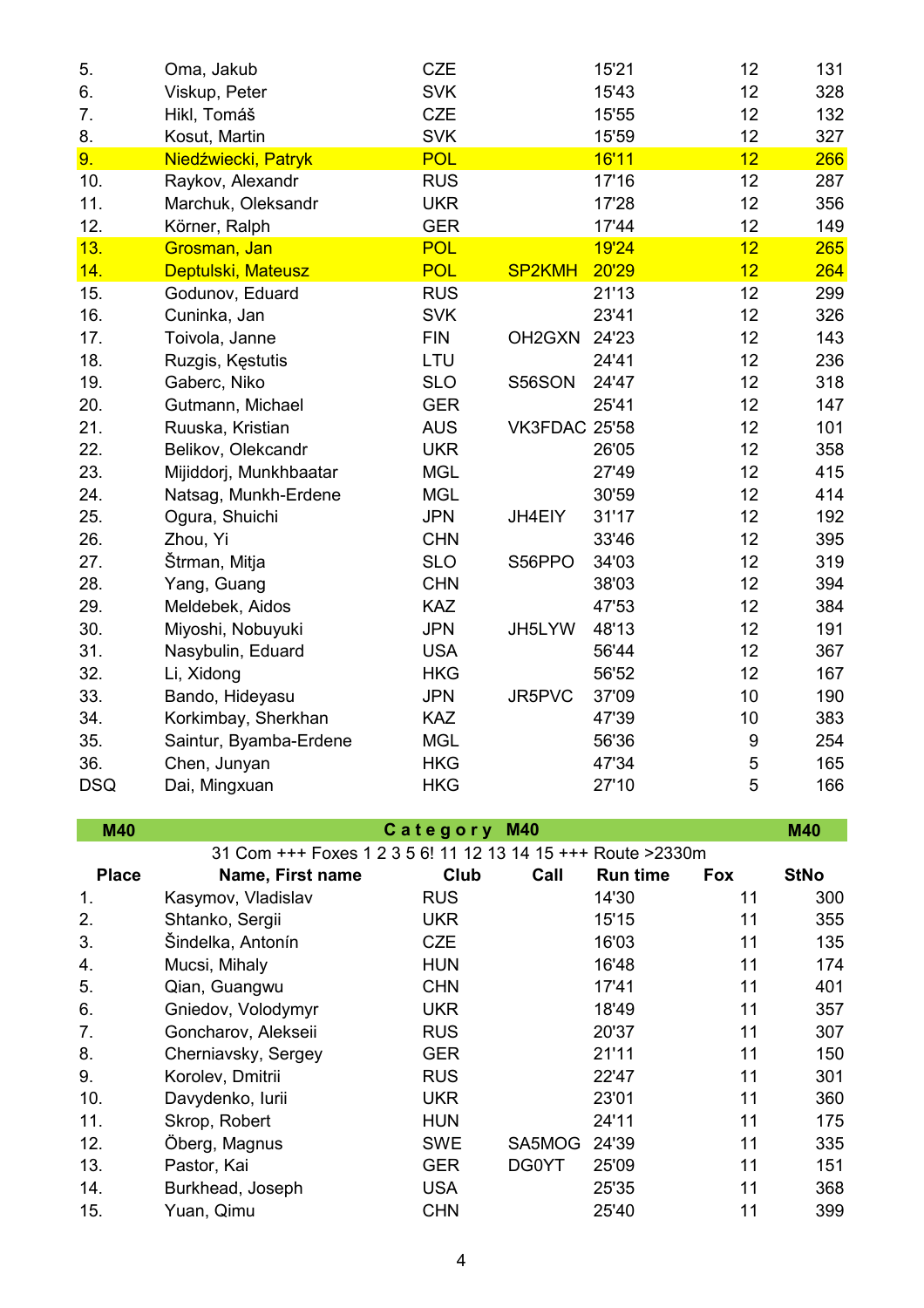| 16. | Borkhuu, Elbegbayar    | <b>MGL</b> |                                 | 26'55 | 11 | 255 |
|-----|------------------------|------------|---------------------------------|-------|----|-----|
| 17. | Dorjjugder, Ganbat     | <b>MGL</b> |                                 | 27'28 | 11 | 256 |
| 18. | Saito, Toshiyuki       | <b>JPN</b> | JN2LPL                          | 28'46 | 11 | 195 |
| 19. | Žnidarič, Andrej       | <b>SLO</b> | S56LLB                          | 31'29 | 11 | 320 |
| 20. | Zhou, Jinsu            | <b>CHN</b> |                                 | 40'04 | 11 | 400 |
| 21. | Kirves, Petri          | <b>FIN</b> | OH <sub>2</sub> KH <sub>X</sub> | 40'11 | 11 | 144 |
| 22. | Kikuichi, Yoshifumi    | <b>JPN</b> | JF3KRL                          | 48'05 | 11 | 194 |
| 23. | Park, Chong Kyoung     | <b>KOR</b> | DS1MFC                          | 48'49 | 11 | 219 |
| 24. | Kim, Yun Gi            | <b>KOR</b> | DS1HVZ                          | 22'43 | 10 | 218 |
| 25. | Lehtosaari, Kimmo      | <b>FIN</b> | OH <sub>2</sub> JKU             | 23'27 | 10 | 145 |
| 26. | Lukats, Antti          | <b>EST</b> |                                 | 25'58 | 10 | 139 |
| 27. | Klíž, Michal           | <b>CZE</b> |                                 | 27'05 | 10 | 134 |
| 28. | Harker, Kenneth        | <b>USA</b> | WM <sub>5R</sub>                | 38'57 | 10 | 369 |
| 29. | Ishikawa, Tomomichi    | <b>JPN</b> | JL2THY                          | 48'25 | 10 | 193 |
| 30. | <b>Kubisiak, Marek</b> | <b>POL</b> |                                 | 24'31 | 9  | 267 |
| 31. | Sin, Chan Six          | <b>KOR</b> | DS1EMC                          | 29'44 | 9  | 220 |

| <b>M50</b>   |                                                           | Category   | <b>M50</b>        |                 |            | <b>M50</b>  |
|--------------|-----------------------------------------------------------|------------|-------------------|-----------------|------------|-------------|
|              | 41 Com +++ Foxes 1 2 3 5 6! 12 13 14 15 +++ Route > 2190m |            |                   |                 |            |             |
| <b>Place</b> | Name, First name                                          | Club       | Call              | <b>Run time</b> | <b>Fox</b> | <b>StNo</b> |
| 1.           | Mareček, Jiří                                             | <b>CZE</b> | OK2BWN            | 14'34           | 10         | 136         |
| 2.           | Romanov, Viktor                                           | <b>RUS</b> |                   | 14'43           | 10         | 302         |
| 3.           | Bishop, Robin                                             | <b>GBR</b> | RS21344           | 15'29           | 10         | 163         |
| 4.           | Deptulski, Tomasz                                         | <b>POL</b> | <b>SP2RIP</b>     | 15'31           | 10         | 269         |
| 5.           | Marcu, Adrian                                             | <b>ROM</b> | <b>YO7LOI</b>     | 15'38           | 10         | 279         |
| 6.           | Mokrý, Pavel                                              | <b>CZE</b> | OK2PMA            | 15'39           | 10         | 137         |
| 7.           | Skudrickas, Algirdas                                      | LTU        |                   | 17'21           | 10         | 238         |
| 8.           | Babeu, Pavel                                              | <b>ROM</b> | YO9TW             | 17'47           | 10         | 412         |
| 9.           | Gede, Tarmo                                               | <b>EST</b> |                   | 18'50           | 10         | 140         |
| 10.          | Drews, Christian                                          | <b>GER</b> | DL7APD            | 19'23           | 10         | 152         |
| 11.          | Zelenskyi, Sergii                                         | <b>UKR</b> |                   | 19'45           | 10         | 343         |
| 12.          | Mejevoi, Nicolai                                          | <b>USA</b> |                   | 21'23           | 10         | 371         |
| 13.          | lakymenko, Vitalii                                        | <b>UKR</b> |                   | 21'27           | 10         | 361         |
| 14.          | Sletvold, Jon                                             | <b>NOR</b> | LA9NGA            | 21'44           | 10         | 259         |
| 15.          | Lindell, Henrik                                           | <b>SWE</b> |                   | 22'46           | 10         | 336         |
| 16.          | Viira, Andres                                             | <b>EST</b> |                   | 22'58           | 10         | 142         |
| 17.          | Burgonutdinov, Albert                                     | <b>RUS</b> |                   | 23'23           | 10         | 305         |
| 18.          | Kuusik, Kalle                                             | <b>EST</b> |                   | 23'55           | 10         | 141         |
| 19.          | Burda, Yurii                                              | <b>RUS</b> | R <sub>1</sub> MQ | 24'26           | 10         | 304         |
| 20.          | Basys, Rimantas                                           | LTU        |                   | 25'24           | 10         | 237         |
| 21.          | Olsen, Svein                                              | <b>NOR</b> | LA6KCA            | 25'29           | 10         | 258         |
| 22.          | Afonkin, Vadim                                            | <b>USA</b> |                   | 26'00           | 10         | 370         |
| 23.          | Kaiser, Markus                                            | <b>GER</b> |                   | 26'59           | 10         | 154         |
| 24.          | Shuman, Oleg                                              | <b>UKR</b> |                   | 27'07           | 10         | 362         |
| 25.          | Brunner, Sandor                                           | <b>HUN</b> |                   | 27'11           | 10         | 176         |
| 26.          | Kovacs, Attila Gabor                                      | <b>HUN</b> |                   | 27'50           | 10         | 182         |
| 27.          | Shimizu, Shigeru                                          | <b>JPN</b> | 7M3RMD            | 28'05           | 10         | 198         |
| 28.          | Li, Hui                                                   | <b>CHN</b> |                   | 28'55           | 10         | 405         |
| 29.          | Kim, Seong Ju                                             | <b>KOR</b> | DS3MBB            | 29'15           | 10         | 222         |
| 30.          | Hu, Liming                                                | <b>MAC</b> |                   | 30'12           | 10         | 245         |
| 31.          | Lee, Gun Chun                                             | <b>KOR</b> | HL2WVO            | 30'37           | 10         | 223         |
| 32.          | Nishihara, Tatsuo                                         | <b>JPN</b> | JA0QBY            | 31'31           | 10         | 197         |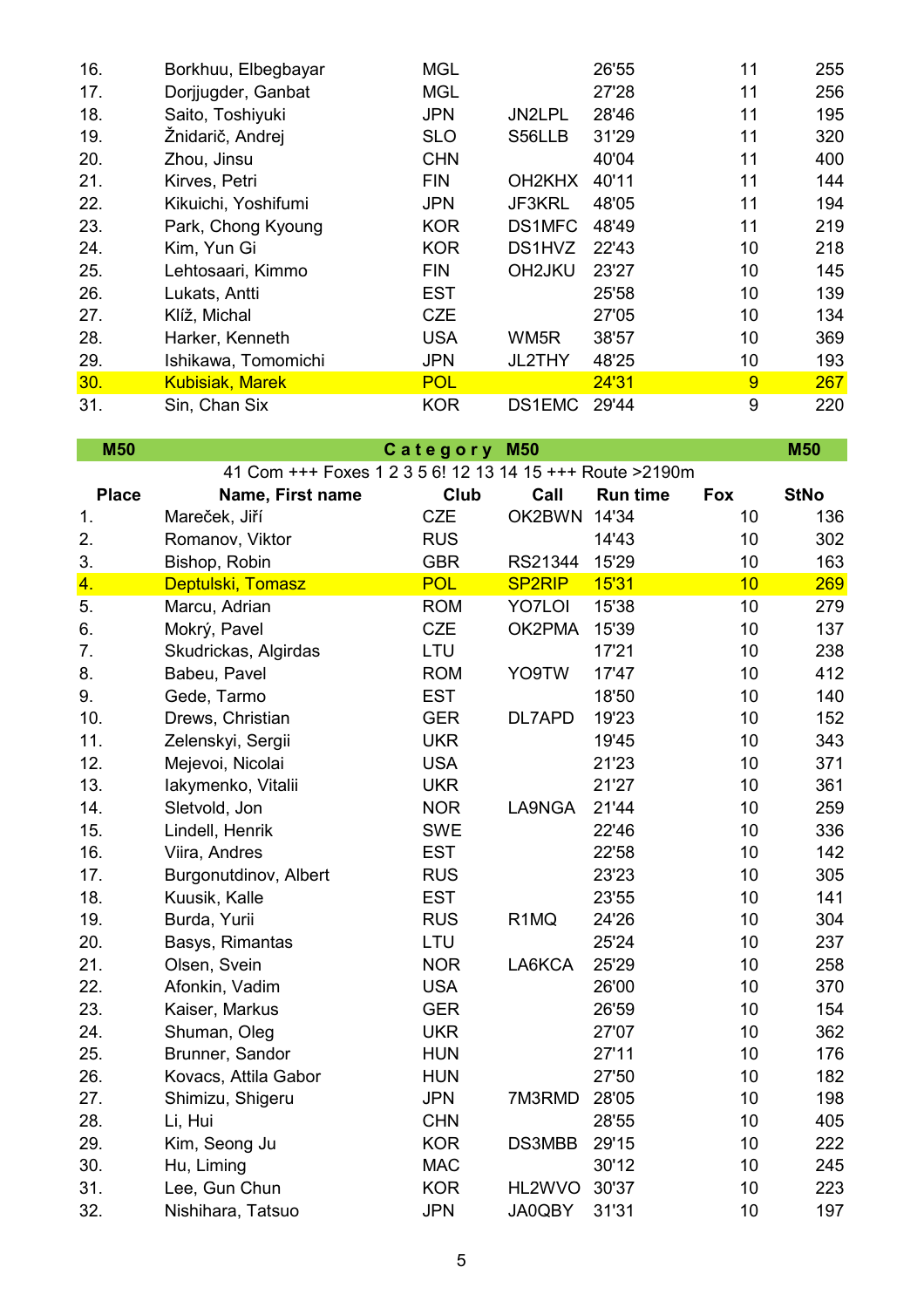| 33.        | Wright, Bill    | <b>USA</b> | <b>WB6CMD 33'22</b>    | 10 | 372 |
|------------|-----------------|------------|------------------------|----|-----|
| 34.        | Ishizuka, Akira | <b>JPN</b> | <b>JA0PZC</b><br>36'08 | 10 | 196 |
| 35.        | Eichler, Gerald | <b>GER</b> | DL1DSR<br>27'11        | 9  | 153 |
| 36.        | Látal, Miroslav | <b>CZE</b> | OK2LMX<br>27'15        | 9  | 138 |
| 37.        | Qian, Dajun     | <b>CHN</b> | 36'06                  | 8  | 406 |
| 38.        | Kim, Young Ho   | <b>KOR</b> | DS2RDO<br>37'16        | 7  | 221 |
| <b>OVT</b> | Qi, Jihui       | <b>HKG</b> | 65'12                  | 9  | 380 |
| <b>OVT</b> | Wang, Weizhu    | <b>CHN</b> | 101'00                 | 5  | 407 |
| <b>DSQ</b> | Zhao, Dahong    | <b>HKG</b> | 27'54                  | 10 | 381 |
|            |                 |            |                        |    |     |

| <b>M60</b>     |                                                         | Category   | <b>M60</b>    |                 |                  | <b>M60</b>  |  |
|----------------|---------------------------------------------------------|------------|---------------|-----------------|------------------|-------------|--|
|                | 30 Com +++ Foxes 1 3 5 6! 12 13 14 15 +++ Route > 2030m |            |               |                 |                  |             |  |
| <b>Place</b>   | Name, First name                                        | Club       | Call          | <b>Run time</b> | <b>Fox</b>       | <b>StNo</b> |  |
| 1.             | Ivanchykhin, Mykola                                     | <b>UKR</b> |               | 16'10           | 9                | 363         |  |
| 2.             | Guliev, Chermen                                         | <b>RUS</b> | UA3BL         | 17'32           | $\boldsymbol{9}$ | 306         |  |
| 3 <sub>1</sub> | Zbigniew, Madrzynski                                    | <b>POL</b> | <b>SP2JNK</b> | 18'43           | 9                | 270         |  |
| 4.             | Moravszki, Janos                                        | <b>HUN</b> |               | 18'52           | $\boldsymbol{9}$ | 184         |  |
| 5.             | Palmquist, Jan                                          | <b>SWE</b> | SM5FUG        | 20'35           | 9                | 339         |  |
| 6.             | Roethe, Nicholas                                        | CAN        | DF1FO         | 21'50           | $\boldsymbol{9}$ | 113         |  |
| 7.             | Nagy, Bela                                              | <b>HUN</b> | HA8BE         | 22'34           | $\boldsymbol{9}$ | 185         |  |
| 8.             | Laszlo, Karoly                                          | <b>HUN</b> |               | 22'40           | $\boldsymbol{9}$ | 183         |  |
| 9.             | Žukauskas, Artūras                                      | LTU        | LY5FOX        | 22'41           | $\boldsymbol{9}$ | 240         |  |
| 10.            | Maršalka, Arūnas                                        | LTU        | LY4FOX        | 27'02           | $\boldsymbol{9}$ | 239         |  |
| 11.            | Dons, Christian                                         | <b>NOR</b> | LA5OQ         | 27'32           | 9                | 260         |  |
| 12.            | Ono, Masao                                              | <b>JPN</b> | JR1EYZ        | 27'58           | $\boldsymbol{9}$ | 201         |  |
| 13.            | Nurgaliev, Yury                                         | <b>RUS</b> | RW9WS         | 28'10           | $\boldsymbol{9}$ | 310         |  |
| 14.            | Haugaard-Pedersen, Peder                                | <b>SWE</b> | <b>SM0GNS</b> | 28'29           | $\boldsymbol{9}$ | 337         |  |
| 15.            | Höfner, Bernd                                           | <b>GER</b> | DL1AQ         | 29'39           | $\boldsymbol{9}$ | 156         |  |
| 16.            | Matsushima, Kenichi                                     | <b>JPN</b> | JG1DGC        | 30'37           | 9                | 200         |  |
| 17.            | Wittek, Claus-Dieter                                    | <b>GER</b> | DF8QJ         | 32'39           | $\boldsymbol{9}$ | 157         |  |
| 18.            | Kanamaru, Yoshikazu                                     | <b>JPN</b> | JH6AAM        | 32'58           | $\boldsymbol{9}$ | 199         |  |
| 19.            | Sollie, Øivind                                          | <b>NOR</b> | LA1KP         | 33'08           | 9                | 261         |  |
| 20.            | Götte, Heinrich                                         | <b>GER</b> |               | 35'02           | $\boldsymbol{9}$ | 155         |  |
| 21.            | Lou, Guojun                                             | <b>CHN</b> |               | 36'12           | $\boldsymbol{9}$ | 409         |  |
| 22.            | Huberman, Joseph                                        | <b>USA</b> | K5JGH         | 38'19           | $\boldsymbol{9}$ | 373         |  |
| 23.            | Namgung, Kuhn                                           | <b>KOR</b> | HL2DDS        | 39'09           | $\boldsymbol{9}$ | 226         |  |
| 24.            | Cho, Dong Ik                                            | <b>KOR</b> | HL4GWB        | 51'44           | $\boldsymbol{9}$ | 224         |  |
| 25.            | Ljungström, Peter                                       | <b>SWE</b> | SM5KMU        | 20'40           | 8                | 338         |  |
| 26.            | Kim, Jong Mo                                            | <b>KOR</b> | <b>DS1CJK</b> | 30'29           | 8                | 225         |  |
| 27.            | Cole, Peter                                             | <b>AUS</b> | VK3ADY        | 42'45           | 8                | 103         |  |
| 28.            | Bramham, John                                           | <b>AUS</b> | W             | 45'00           | 8                | 102         |  |
| 29.            | Fan, Qingren                                            | <b>CHN</b> |               | 19'48           | $\overline{7}$   | 410         |  |
| <b>OVT</b>     | Mac, Ken                                                | <b>MAC</b> |               | 60'47           | 4                | 382         |  |

| <b>M70</b>   |                                                   | Category M70 |       |                 |            | <b>M70</b>  |
|--------------|---------------------------------------------------|--------------|-------|-----------------|------------|-------------|
|              | 21 Com +++ Foxes 1 3 6! 12 13 15 +++ Route >1720m |              |       |                 |            |             |
| <b>Place</b> | Name, First name                                  | Club         | Call  | <b>Run time</b> | <b>Fox</b> | <b>StNo</b> |
| 1.           | Fursa, Oleg                                       | <b>UKR</b>   |       | 14'44           |            | 364         |
| 2.           | Matrai, Istvan                                    | <b>HUN</b>   | HA4XA | 17'14           |            | 178         |
| 3.           | Borcsok, Istvan                                   | <b>HUN</b>   | HG8ZG | 18'21           |            | 177         |
| 4.           | Baranovskyi, Viktor                               | <b>UKR</b>   |       | 20'08           | 7          | 365         |
| 5.           | Templeton, Ewen                                   | <b>AUS</b>   | VK3OW | 22'46           |            | 104         |

 $\mathcal{L}^{\text{max}}$